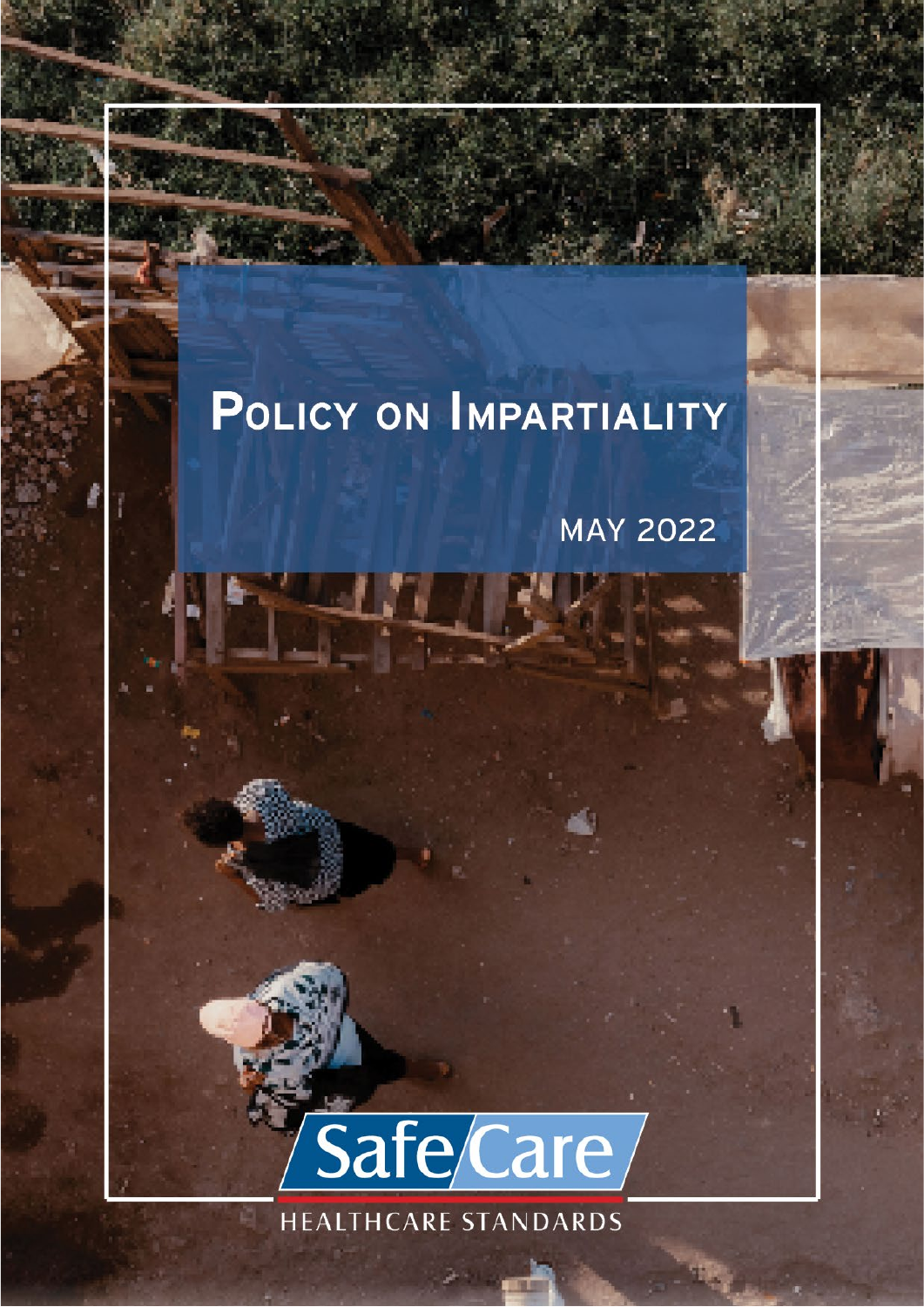

| Document title          | Policy on Impartiality   |                         |            |
|-------------------------|--------------------------|-------------------------|------------|
| <b>Documents number</b> | <i><b>QA-GEN-008</b></i> | <b>Effective date</b>   | 05-05-2022 |
| Document type           | Policy                   | <b>Version</b>          | 2.0        |
|                         |                          | <b>Next Review date</b> | Mav 2024   |

#### **1. Purpose**

The purpose of this policy on impartiality is to ensure that all SafeCare Certification and Accreditation processes meet the highest ethical and legal standards within the industry.

## **2. Scope**

The scope of this impartiality statement includes conflicts of interest, business ethics and transparency as it relates to all certification and accreditation activities (hereafter referred to as "SafeCare activities") and processes, and all associated individuals and committees.

#### **3. Responsibilities**

- **3.1** SafeCare Foundation is the legal entity owning the SafeCare Healthcare Standards and ultimately responsible for certification and accreditation activities performed for and on its behalf; reference to SafeCare in this Policy and Public Statement refers to this legal entity.
- **3.2** PharmAccess Foundation, affiliate of SafeCare Foundation, is entrusted with the rights to manage and use the SafeCare brand, standard, tools and methodology for both SafeCare Certification and Accreditation activities.
- **3.3** SafeCare and PharmAccess management staff, country program directors, other staff, committees, (licensed) partners and subcontractors are responsible and fully understand the importance of impartiality in undertaking any SafeCare program activities.
- **3.4** SafeCare and PharmAccess will therefore ensure that in all its dealings with clients, or potential clients, all employees or other personnel are responsible and will remain impartial.
- **3.5** The implementation and monitoring, including disciplinary actions, will be the responsibility of the senior SafeCare management staff.

## **4. Activities and related accountabilities**

#### **4.1. Corporate level activities and accountabilities**

The overall integrity of the SafeCare programs is the responsibility of SafeCare management. This includes ensuring that the policies and procedures are in place for all activities that may place impartiality at risk. This is particularly true for certification and accreditation decisions and maintaining external relationships.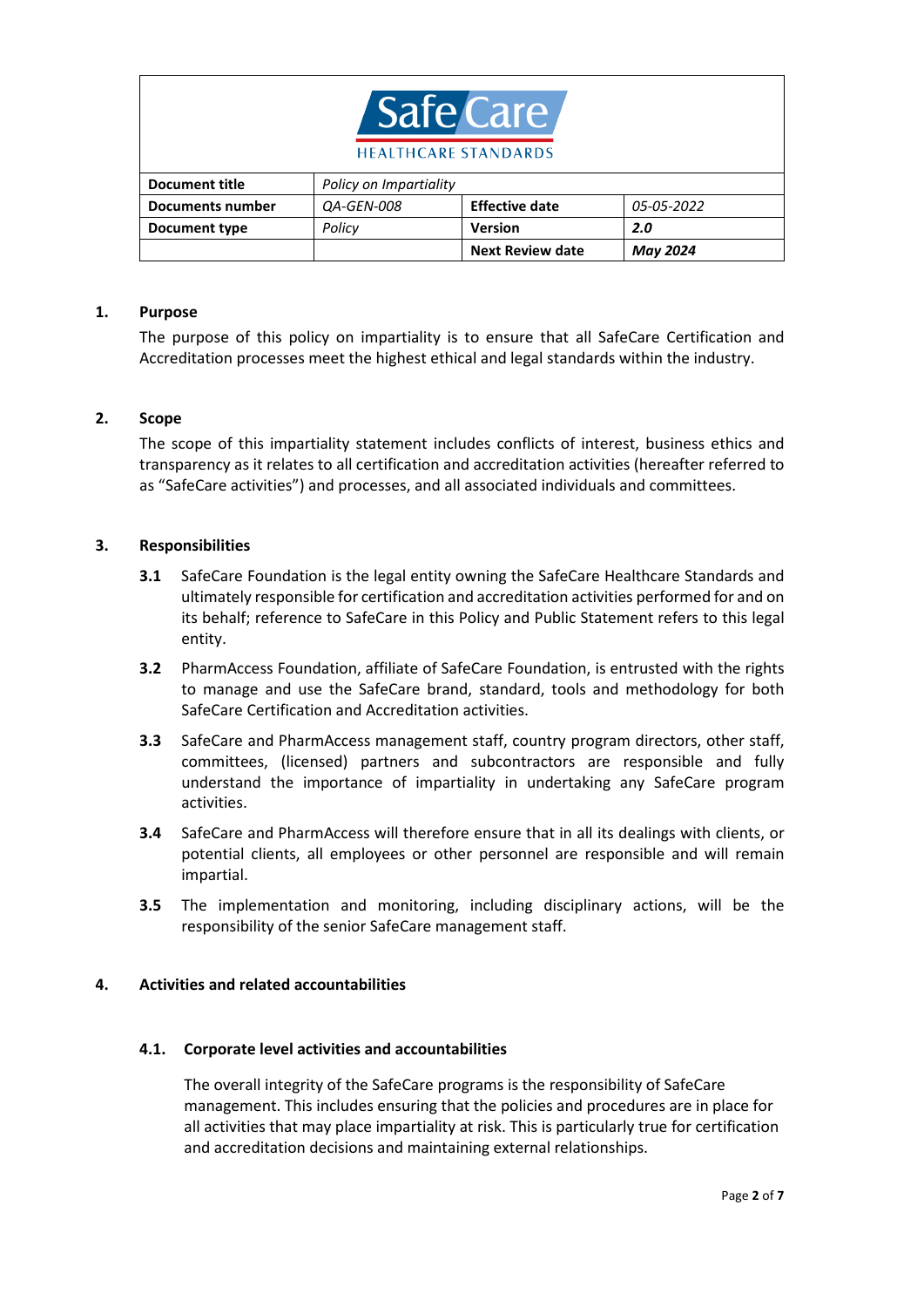

| Document title   | Policy on Impartiality   |                         |            |
|------------------|--------------------------|-------------------------|------------|
| Documents number | <i><b>QA-GEN-008</b></i> | <b>Effective date</b>   | 05-05-2022 |
| Document type    | Policy                   | <b>Version</b>          | 2.0        |
|                  |                          | <b>Next Review date</b> | May 2024   |

- o SafeCare certificates are only issued following a review by an independent, authorised, and experienced member(s) of the certification committee (who has not been involved in the assessment) to ensure impartiality.
- o SafeCare accreditation award decisions are made by an independent accreditation committee appointed by senior management. Committee members declare at each scheduled meeting if they have any conflicts of interest for any meeting agenda item and affirm, they have not been involved in any way in the accreditation process for which they are making a decision. To ensure impartiality, committee members with declared conflicts do not participate in the discussions or decision making related to the organization for which they have a conflict, by exiting the meeting room.
- o SafeCare does not own or have any interest (financial or otherwise) in any other company that offers certification or accreditation or related consultancy services.
- $\circ$  SafeCare shall not carry out any other conflicting services other than its core businesses of Certification and Accreditation.
- o Disciplinary actions for non-adhering to impartiality policies shall be taken by the SafeCare Management.
- o SafeCare retains full control of all decision-making processes regarding granting, maintaining, renewing, extending, reducing, suspending, or withdrawing certification or accreditation.
- o SafeCare recognizes that its source of revenue is client payment and licensing fees, and that this is a potential threat to impartiality.

## **4.2. Surveyor and assessor activities and accountabilities**

- o SafeCare will not assign a certification assessor or an accreditation surveyor to an assessment or survey of an organization where any past relationship has existed between the individual and that organization. Exceptions may be granted by the program director when there has been no relationship for a minimum of 2 years.
- o SafeCare programs shall not allow any certification assessor or accreditation surveyor to provide services for an organization where any of the assessor or surveyor's family members / close relatives are involved at a decision-making level.
- o SafeCare programs shall not allow any certification assessor or accreditation surveyor to conduct an assessment or survey for a client for which they have not been approved.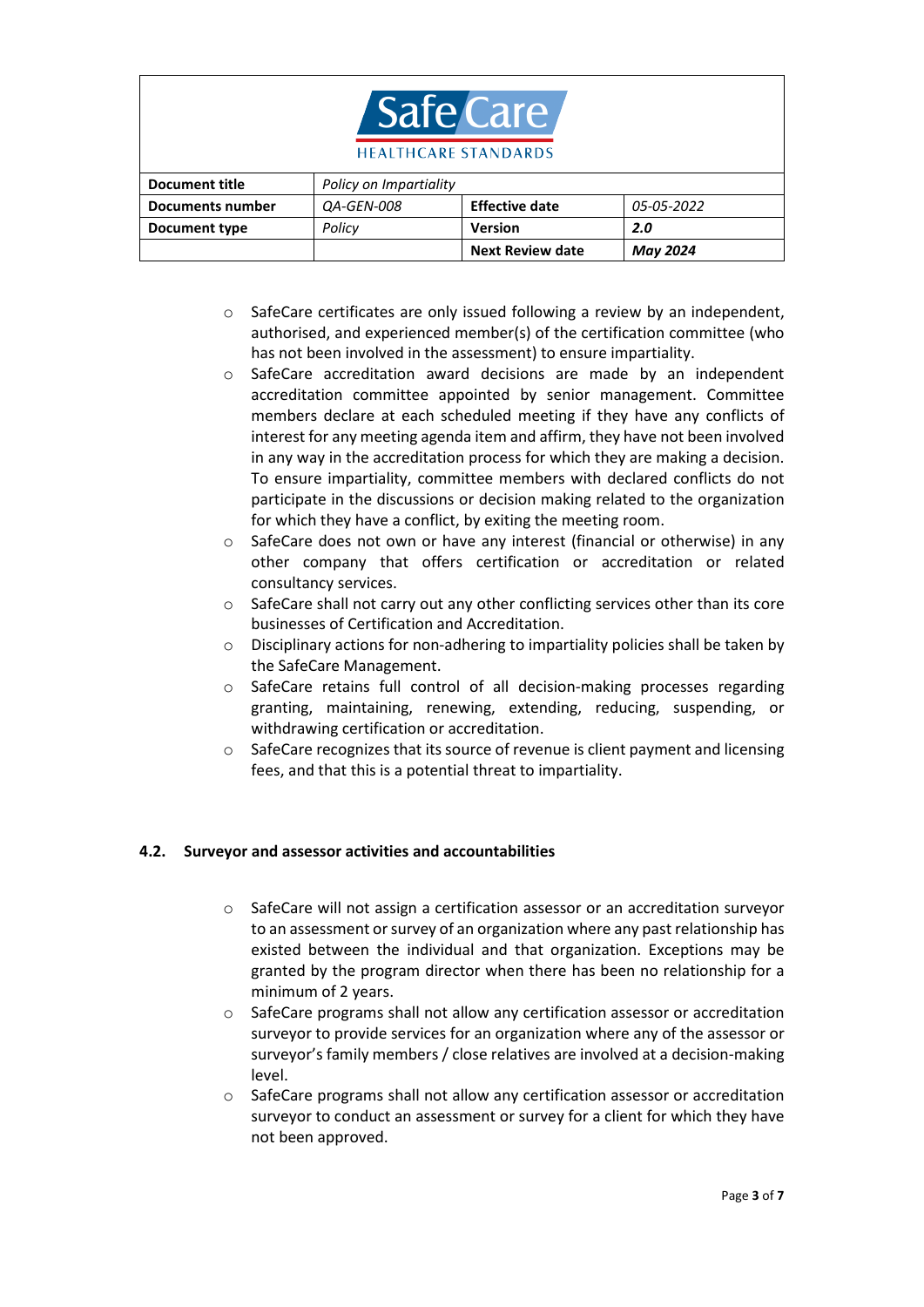

| Document title   | Policy on Impartiality   |                         |            |
|------------------|--------------------------|-------------------------|------------|
| Documents number | <i><b>QA-GEN-008</b></i> | <b>Effective date</b>   | 05-05-2022 |
| Document type    | Policy                   | Version                 | 2.0        |
|                  |                          | <b>Next Review date</b> | May 2024   |

- o Assessors, surveyors, and others involved in the certification or accreditation process are not and will not be put under any pressure and will not be influenced in any way to predict or surmise the result of a certification assessment or accreditation survey prior to the formal decision.
- o Assessors and surveyors, adhere to all SafeCare program policies.
- o SafeCare shall not employ any professional conflicting its ethical policies.
- o SafeCare shall not allow any of its assessors or surveyors to market their services and conduct own certification assessment or accreditation survey for the same client.
- o SafeCare shall not allow any of its certification or accreditation staff to carry out financial transactions with clients.
- o SafeCare programs shall not allow any certification assessor or accreditation surveyor to compromise on the assessment or survey timing as required per the SafeCare program norms.
- o SafeCare programs shall maintain transparency regarding all information.
- o No certification assessor or accreditation surveyor shall divulge any confidential information of the client to any third party without written consent from the client and approval by SafeCare Director.
- o No certification assessor or accreditation surveyor shall remove or retain any client information without the express permission of the client.
- o SafeCare shall not allow any of its certification assessors or accreditation surveyors to accept any gifts from a client; appropriate hospitality of a value lower than USD 25 is allowed.
- o When allocated to a particular SafeCare activity, SafeCare and PharmAccess staff shall not disclose or discuss any detail before or after the assessment or survey to any member of staff other than their direct management or team members on a need-to-know basis, as required by their Secrecy obligations as laid out in their employment agreement.
- o All assessors, surveyors, program personnel or sector specialists not considered permanent staff of SafeCare programsshall sign an Agreement for their services containing a Secrecy & Non-Disclosure Clause.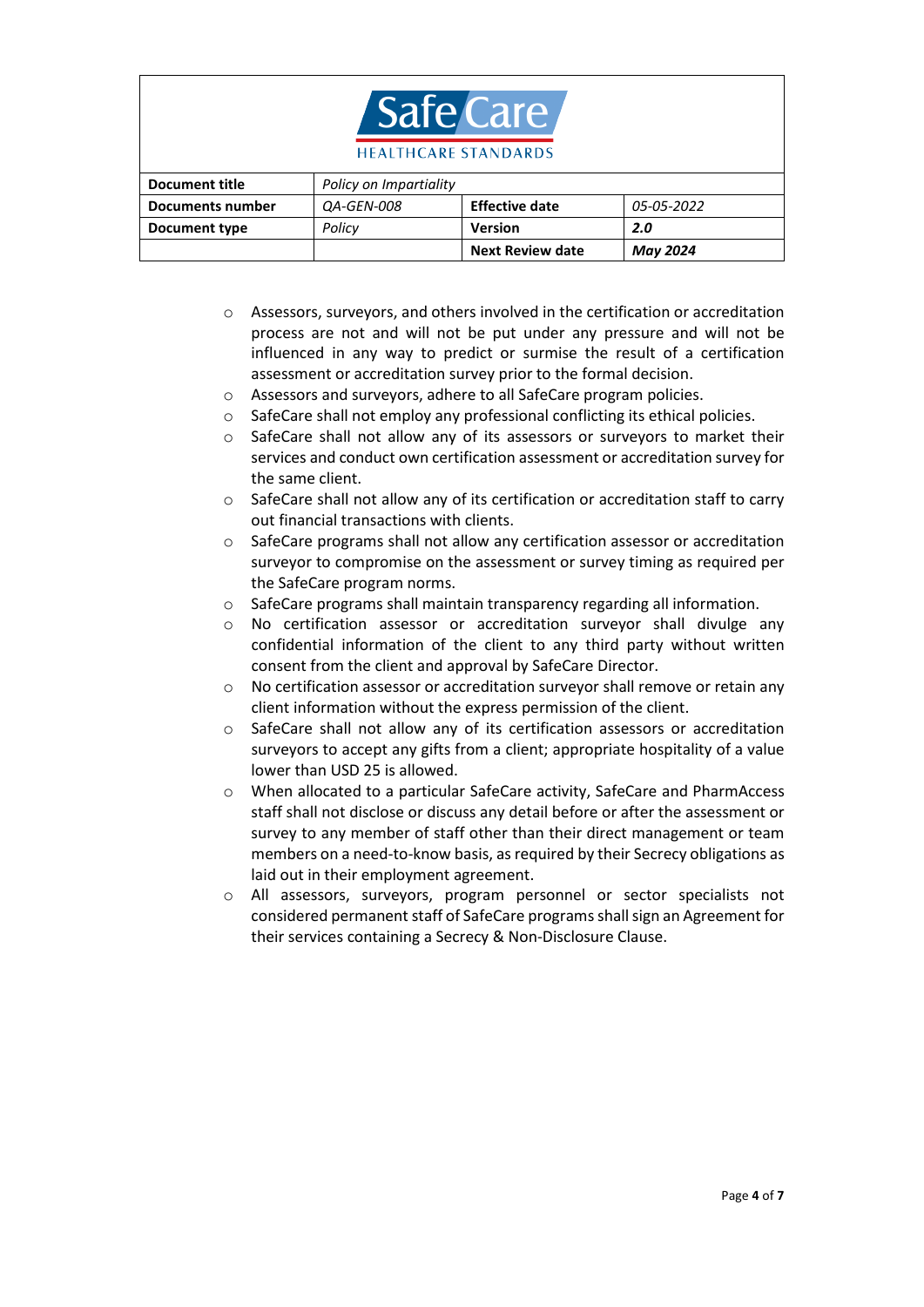| Safe Care<br><b>HEALTHCARE STANDARDS</b> |                          |                         |                 |
|------------------------------------------|--------------------------|-------------------------|-----------------|
| <b>Document title</b>                    | Policy on Impartiality   |                         |                 |
| <b>Documents number</b>                  | <i><b>QA-GEN-008</b></i> | <b>Effective date</b>   | 05-05-2022      |
| Document type                            | Policy                   | <b>Version</b>          | 2.0             |
|                                          |                          | <b>Next Review date</b> | <b>May 2024</b> |

## **4.3. Activities related to outside agencies**

- $\circ$  SafeCare does not have (and will not form) any relationships with companies who offer consultancy or other services that can be construed as having an impact on the objectivity of the certification or accreditation services provided by SafeCare program.
- o SafeCare does not and will not offer any commission, (finders fees or other inducements) to any individual or company in respect of referrals of clients unless:
	- 1. The terms and conditions of any such referral are clearly established and can be demonstrated and it can also be demonstrated that the fee is for a referral and the fact that a commission has been paid will in no way affect the outcome of a certification assessment or accreditation survey.
	- 2. A risk assessment (to establish the probability for an unacceptable threat to impartiality) has been carried out on the process.
	- 3. All such payments are documented, recorded, and traceable and accompanied by a purchase order and invoice.

## **4.4. Consultation and education activities and accountabilities**

- o SafeCare may provide consultative and education services to its current or potential clients. These services are separated by an organizational firewall for accreditation services and no individual may provide both consultation and survey services to any current or future client within a period of two years.
- $\circ$  SafeCare does not offer company specific training in respect of implementing SafeCare standards. Any training offered by SafeCare is general in nature and available to all companies or individuals who wish to attend.
- o SafeCare program staff or subcontractors shall not suggest or imply that certification or accreditation would be simpler, easier, or less expensive if consultancy or education services were used. In addition, subcontract staff cannot offer consultancy or training services to SafeCare program clients.

## **4.5. The management of conflicts of interest and unethical practice or behavior**

o Individuals employed by SafeCare or otherwise contracted to SafeCare activities are required to document and record their current and past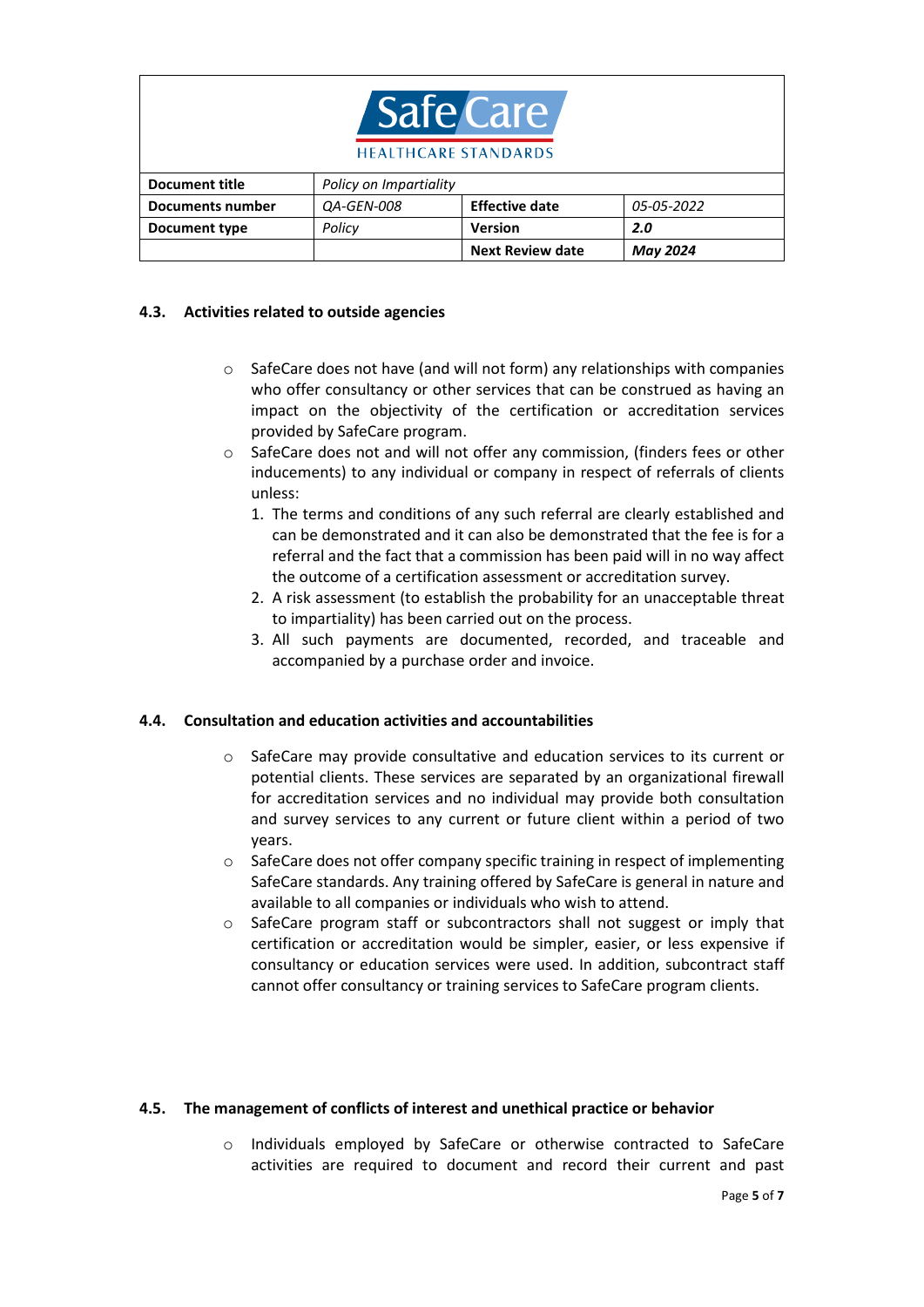

| Document title   | Policy on Impartiality   |                         |            |
|------------------|--------------------------|-------------------------|------------|
| Documents number | <i><b>QA-GEN-008</b></i> | <b>Effective date</b>   | 05-05-2022 |
| Document type    | Policy                   | <b>Version</b>          | 2.0        |
|                  |                          | <b>Next Review date</b> | May 2024   |

relationships with all companies. Any situation past or present which may present a potential conflict of interest is required to be declared.

SafeCare will use the information to identify any threats to impartiality and will not assign those individuals in any capacity unless they can demonstrate that there is no conflict of interest.

- o All employees working on SafeCare programs shall disclose any situation impairing their business ethics.
- o Any unethical practice observed by employees should be notified to the management at the earliest.
- o Conflict of interest and objectivity is further covered through refresher annual training sessions and contractually binding agreements, to ensure all certification and accreditation activities are conducted in an independent and impartial manner.
- o All directly employed Management and Staff are required to declare all financial interests or business activities that they have in other organizations and that could jeopardize their objectivity on commencement and during the period of employment if a change occurs.

## **5. Objectivity**

- To obtain and maintain confidence, it is essential that the certification and accreditation decision related to SafeCare programs are based on objective evidence of standards compliance, and that any decisions made are not influenced by other interests or by other parties.
- SafeCare program decisions are made and signed for by a competent manager who was not responsible for the evaluation and was not a member of the certification assessment or accreditation survey team.
- SafeCare recognizes that threats to impartiality could include the following:
	- o Self–interest threats arising from a person or body acting in their own interest.
	- o Self–review threats arising from a person reviewing the work that they have conducted themselves.
	- o Familiarity (or trust) threats arising from a person becoming too familiar with or too trusting of another, instead of seeking documented evidence.
	- o Intimidation threats arising from a person being coerced openly or secretively, such as a threat to be replaced or reported to a supervisor.